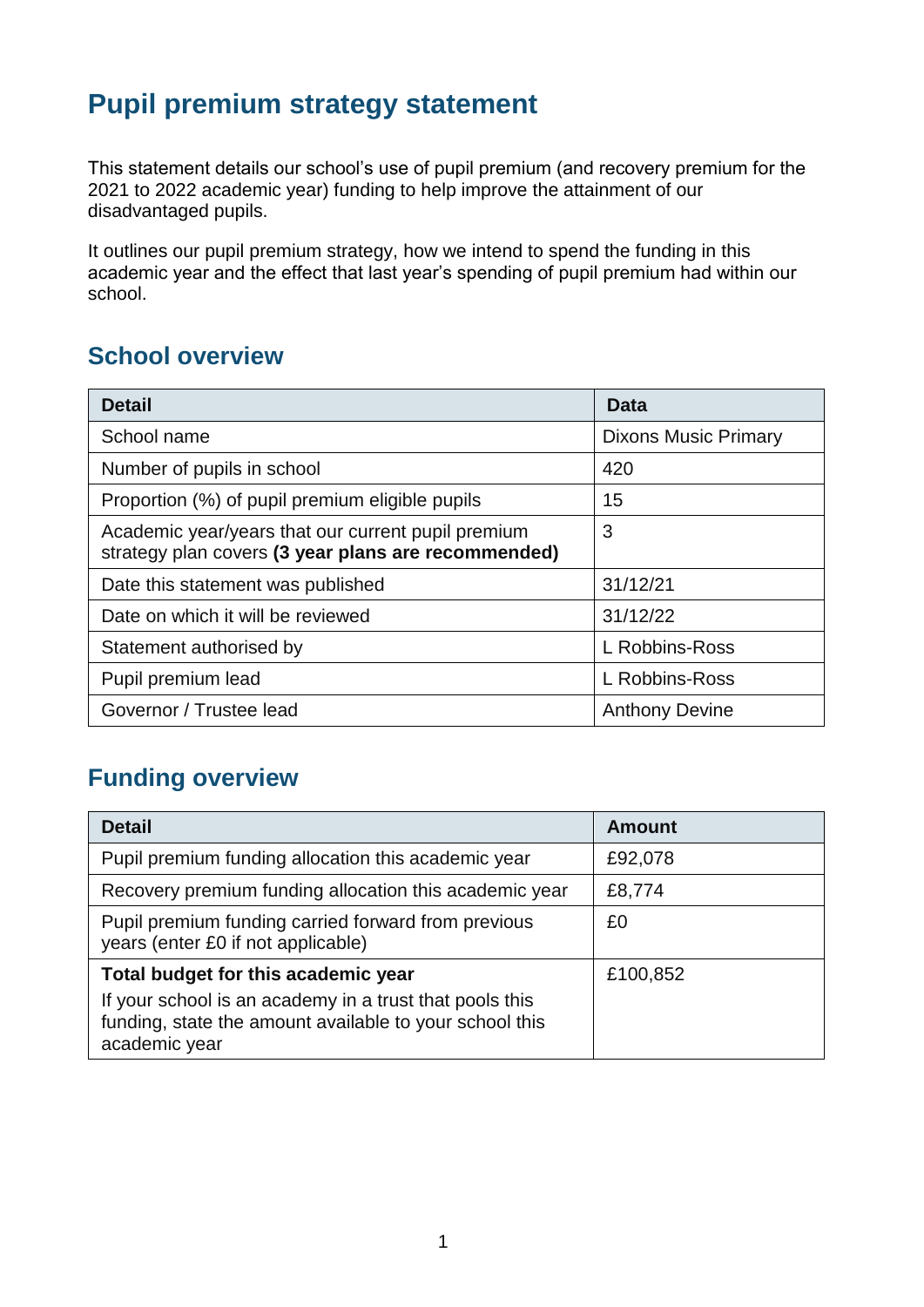# **Part A: Pupil premium strategy plan**

## **Statement of intent**

#### **How are we spending the PPG?**

The academy draws on research evidence (such as the Sutton Trust toolkit – see Appendix 2) and evidence from our own experience to allocate funding to activities that are most likely to maximise achievement. We never confuse eligibility for the Pupil Premium with low ability, and focus on supporting our disadvantaged students to achieve the highest levels. Our Pupil Premium spend is divided into the following four priority areas:

#### **Quality first teaching and harnessing the power of feedback**

We understand the importance of ensuring that all day-to-day teaching meets the needs of each learner, rather than relying on interventions to compensate for teaching that is less than good. Therefore, we are using additional funding to employ teachers with a good track record of working with disadvantaged students. We develop teacher talent by investing in disciplined, deliberate and intelligent practice and coaching.

The best way to ensure students make progress is to provide effective feedback. On top of establishing a common approach and minimum requirements, staff work hard to harness the power of feedback. For example, each day has feedback time built into it where the class teacher works with children either one to one or in small groups with the aim that no child goes home with a misconception. Every cycle, parents receive a highly personalised written report, a face-to-face meeting or a telephone call home. Moreover, our whole culture is built on feedback. During morning meetings, family dining and assembly we reflect on our attitudes to learning and think about how we can improve.

#### **Highly tailored interventions and more time**

We find out where the basic skills gaps exist among eligible students as soon as they arrive in Year R and deploy our best teachers to help close these gaps. Gaps and needs are constantly monitored and impact evaluated. For example, we use our SLT (including our INCo) to teach our most vulnerable students for mathematics and literacy. We have also established a nurture based interventions which is overseen by our Vice Principal. At Music Primary, we have an extended academy day. Our pupils have more time in the classroom to acquire knowledge, skills and understanding. At DMP, we believe that there are no shortcuts to success and our students would not make the progress they do without more time in school. Much of this incurs additional cost.

#### **Minimising barriers to achievement**

We have thought carefully about what barriers to learning our students are experiencing, and how to remove or, at least, minimise them. For example, we have employed a Home-Academy liaison officer to provide well-targeted support to improve links with families and to assist in early identification of barriers to learning. To ensure pupils are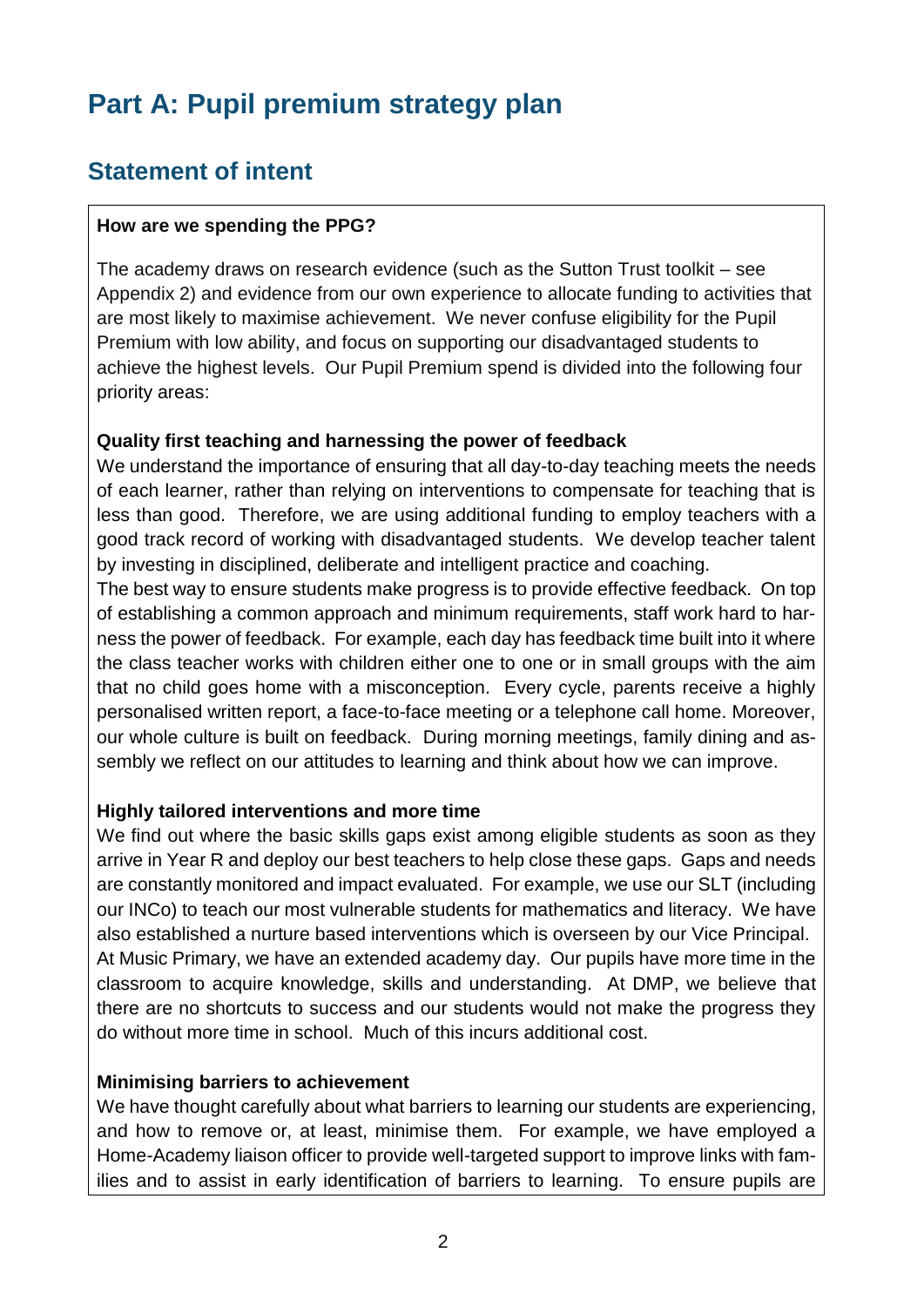accessing their learning, we also employ a behaviour and attendance officer who works with families on making sure pupils attend regularly and on time. We visit all pupils at home before they begin school to establish our partnership with families.

We insist on good learning habits with the highest of expectations and no excuses. During lessons, students are expected to track the speaker, teacher or student, and remain focussed at all times.

#### **Keeping aspirations on track and broadening experiences**

Nearly 50% of our students come from the most deprived wards in Bradford, which in turn is one of the UK's most significant areas of socio-economic challenge. Our priority is to raise aspirations, encourage young people to have a growth mind-set, and to progress onto higher education. The message at Music Primary is that ALL students are going to university. Teachers talk to students about 'climbing the mountain to university' by working hard and taking steps towards the goal each day. We continuously expose students to university.

Like many independent schools, we devote a significant amount of time to the development of holistic all-round development, especially in the sports and the arts particularly as a result of lost time in these more practical subjects during the pandemic. As a result, we spend a significant proportion of our budget ensuuring a highly tailored and immersive curriculum.

## **Challenges**

This details the key challenges to achievement that we have identified among our disadvantaged pupils.

| <b>Challenge</b><br>number | <b>Detail of challenge</b>                                                                                    |
|----------------------------|---------------------------------------------------------------------------------------------------------------|
|                            | In-school attainment gaps in English and mathematics                                                          |
| 2                          | Mental health and anxiety of students has been adversely affected during the pandemic                         |
| 3                          | Ensuring disadvantaged students develop and maintain strong learning habits.                                  |
| 4                          | Attendance and persistent absenteeism of disadvantaged students.                                              |
| 5                          | Building strong relationships with families can be more complex.                                              |
| 6                          | There is evidence to suggest disadvantaged students have been disproportionately affected<br>by the pandemic. |
|                            | Physical fitness and teamwork skills have been negatively impacted due to the pandemic                        |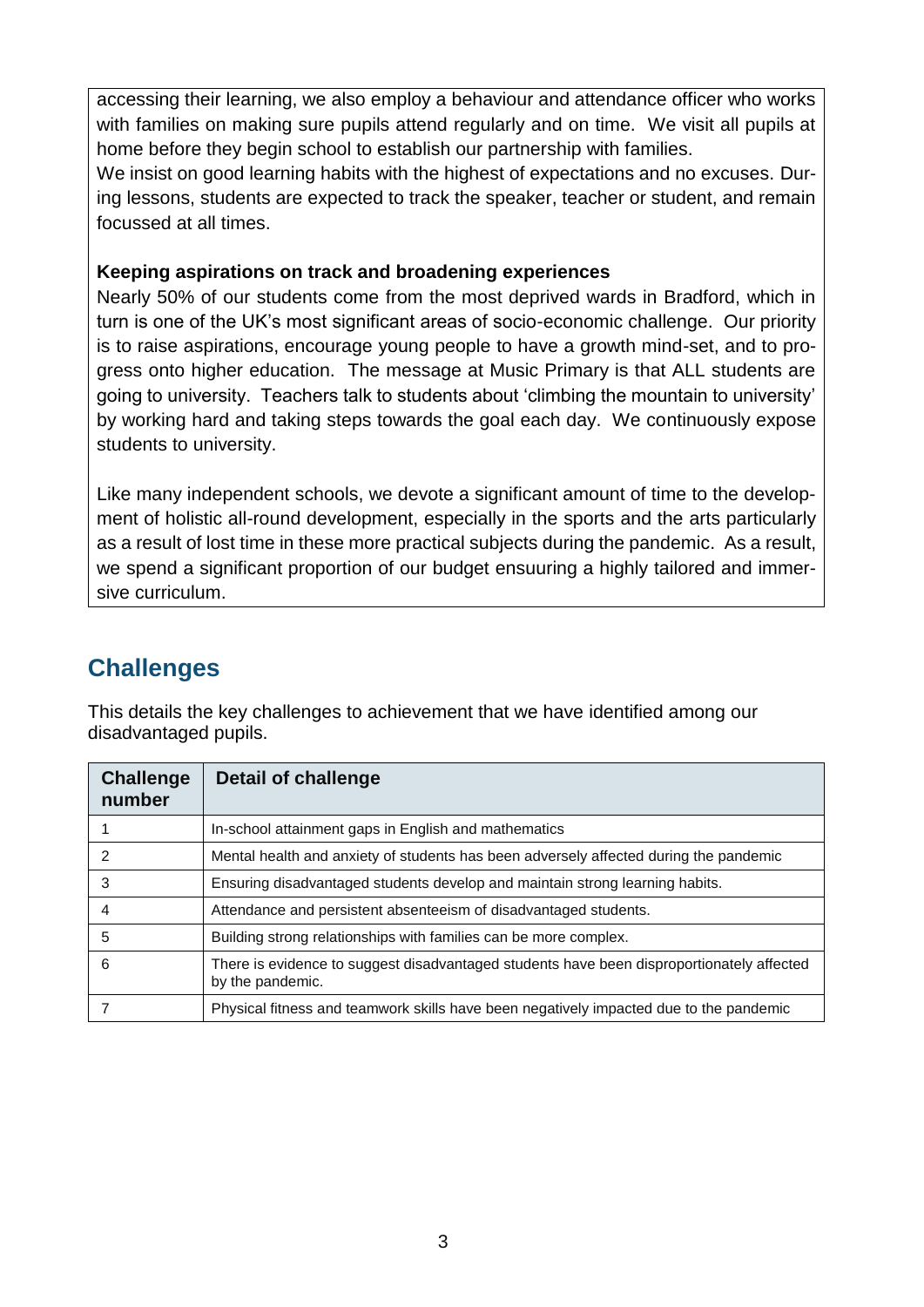### **Intended outcomes**

This explains the outcomes we are aiming for **by the end of our current strategy plan**, and how we will measure whether they have been achieved.

| <b>Intended outcome</b>                                                                                                                                     | <b>Success criteria</b>                                                                                                                                                    |
|-------------------------------------------------------------------------------------------------------------------------------------------------------------|----------------------------------------------------------------------------------------------------------------------------------------------------------------------------|
| The progress and attainment of disadvantaged<br>students, at least, matches or is improving towards<br>that for other students within school and nationally | At the end of EYFS / KS1 / KS2, attainment of<br>disadvantaged students, at least, matches or is<br>improving towards that of other students nationally.                   |
| Disadvantaged students have at least as much<br>learning time as other students.                                                                            | The attendance of disadvantaged students, at least,<br>matches that for other students nationally.                                                                         |
| Disadvantaged students are supported<br>bv<br>our<br>behaviour system.                                                                                      | The average number of corrections for disadvantaged<br>students is no higher than 1 per student, per week                                                                  |
| All disadvantaged students access a broad and<br>balanced curriculum, building their cultural capital.                                                      | All<br>disadvantaged students participate<br>all<br>in.<br>expeditions including residential visits in all year<br>groups.                                                 |
| Students' mental health is not a barrier to achievement                                                                                                     | Holistic support for students with identified needs to<br>minimise barriers to achievement                                                                                 |
| Maths is not a limiting factor in combined attainment at<br>the end of KS2                                                                                  | Maths results exceed national for all students including<br>disadvantaged by the end of KS2                                                                                |
| Students are fitter; obesity is reducing and<br>teamwork skills are strong                                                                                  | All students have the opportunity to attend physical<br>lunchtime clubs. Physical wellbeing courses (parent<br>and student) is attended by 100% of identified<br>families. |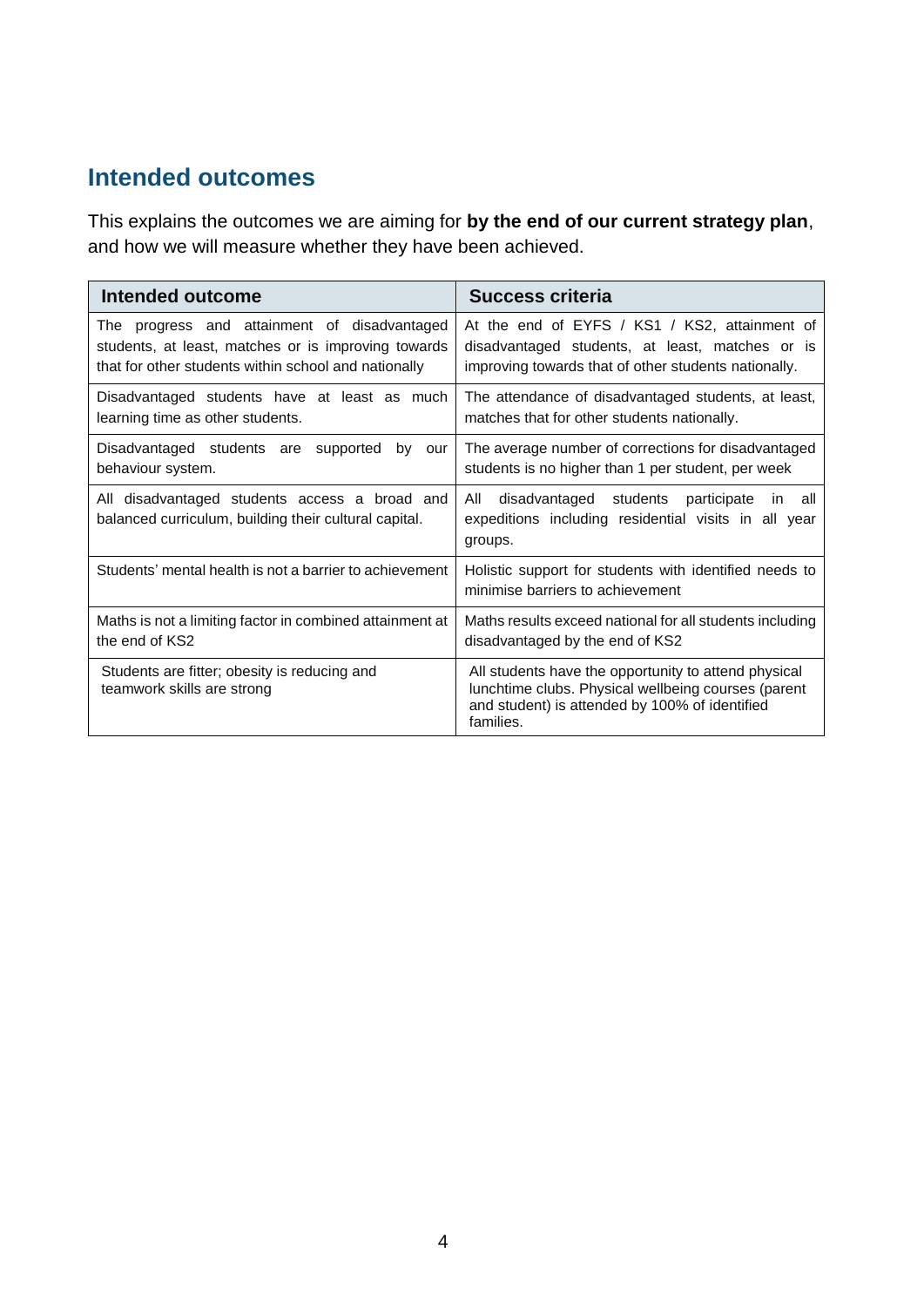## **Activity in this academic year**

This details how we intend to spend our pupil premium (and recovery premium funding) **this academic year** to address the challenges listed above.

## **Teaching (for example, CPD, recruitment and retention)**

Budgeted cost: £ *68,600*

| <b>Activity</b>                                                                                                                                                                                                                                               | <b>Evidence that supports this</b><br>approach                                                                                                                                                                                                              | <b>Challenge</b><br>number(s)<br>addressed |
|---------------------------------------------------------------------------------------------------------------------------------------------------------------------------------------------------------------------------------------------------------------|-------------------------------------------------------------------------------------------------------------------------------------------------------------------------------------------------------------------------------------------------------------|--------------------------------------------|
| NELI - purchase, training<br>and implementation                                                                                                                                                                                                               | <b>EEF toolkit:</b> See Further Information:<br>Appendix 2 - Education Endowment<br>Foundation (EEF) - Pupil Premium Toolkit -<br>Approach 7 and 30                                                                                                         | 1                                          |
|                                                                                                                                                                                                                                                               | EEF Guidance reports: Teacher feedback to<br>improve pupil learning, Improving Literacy in<br>KS1, Improving Literacy in KS2, Preparing for<br>Literacy, Special Educational Needs in<br>Mainstream Schools, Making best use of<br>Teaching Assistants.     |                                            |
| Identify additional feedback<br>opportunities in schemes of<br>work for priority intervention                                                                                                                                                                 | <b>EEF toolkit:</b> See Further Information: Appendix<br>2 - Education Endowment Foundation (EEF) -<br>Pupil Premium Toolkit - Approach 9                                                                                                                   | 1, $3$ and $6$                             |
| students                                                                                                                                                                                                                                                      | EEF Guidance reports: Teacher feedback to<br>improve pupil learning, Improving Literacy in<br>KS1, Improving Literacy in KS2, Preparing for<br>Literacy, Special Educational Needs<br>in.<br>Mainstream Schools, Making best use of<br>Teaching Assistants. |                                            |
| Design and implement a<br>bespoke CPD programme<br>underpinned by development<br>of a practice culture                                                                                                                                                        | <b>EEF toolkit:</b> See Further Information: Appendix<br>2 - Education Endowment Foundation (EEF) -<br>Pupil Premium Toolkit - Approach 3                                                                                                                   | 1 and $3$                                  |
| Further embed intervention<br>and prevention<br>strategies<br>aimed<br>supporting<br>at<br>disadvantaged students                                                                                                                                             | <b>EEF toolkit:</b> See Further Information: Appendix<br>2 - Education Endowment Foundation (EEF) -<br>Pupil Premium Toolkit - Approach 12, 17 and 30                                                                                                       | 1, 2, 3 and 6                              |
| Embed<br>and<br><b>EEF toolkit:</b> See Further Information: Appendix<br>respond<br>to<br>2 - Education Endowment Foundation (EEF) -<br>practice through<br>retrieval<br>morning meetings and Do   Pupil Premium Toolkit - Approach 14<br>Now in every lesson |                                                                                                                                                                                                                                                             | 1, 2 and 3                                 |
| Employ additional staffing to<br>work with under achieving<br>disadvantaged students in<br>English and maths                                                                                                                                                  | EEF toolkit: See Further Information: Appendix<br>2 - Education Endowment Foundation (EEF) -<br>Pupil Premium Toolkit - Approach 17, 26 and 30                                                                                                              | 1, $3$ and $6$                             |
| Employ additional staffing to<br>provide physical activity for all<br>students across EYFS-KS2                                                                                                                                                                | See Further Information: Appendix 2 - Education<br>Endowment Foundation (EEF) - Pupil Premium<br>Toolkit - Approach 32                                                                                                                                      | $\overline{7}$                             |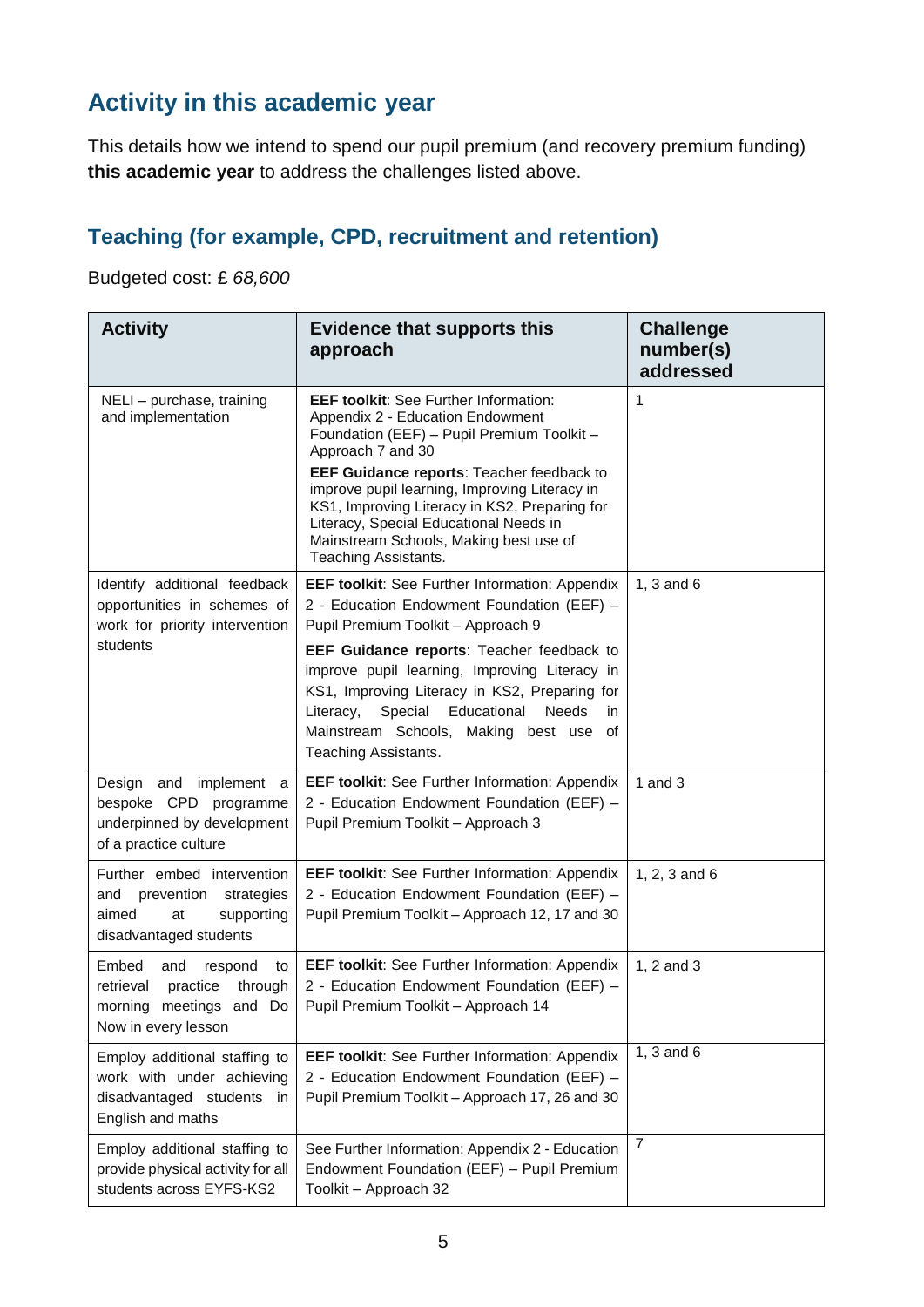### **Targeted academic support (for example, tutoring, one-to-one support structured interventions)**

Budgeted cost: £ *14,400*

| <b>Activity</b>                                                                                                                                                                                                                             | <b>Evidence that supports this</b><br>approach                                                                                | <b>Challenge</b><br>number(s)<br>addressed |
|---------------------------------------------------------------------------------------------------------------------------------------------------------------------------------------------------------------------------------------------|-------------------------------------------------------------------------------------------------------------------------------|--------------------------------------------|
| NTP online tutoring in groups<br>1:3 through Engage partners                                                                                                                                                                                | See Further Information: Appendix 2 - Education<br>Endowment Foundation (EEF) - Pupil Premium<br>Toolkit – Approach 25        | 1 and $3$                                  |
| Employment of Academic<br>Mentors through the NTP                                                                                                                                                                                           | See Further Information: Appendix 2 - Education<br>Endowment Foundation (EEF) - Pupil Premium<br>Toolkit – Approach 17 and 30 | 1 and $3$                                  |
| Utilise Beanstalk Readers for<br>targeted reading intervention<br>in LKS2                                                                                                                                                                   | See Further Information: Appendix 2 - Education<br>Endowment Foundation (EEF) - Pupil Premium<br>Toolkit – Approach 17 and 30 | 1, $3$ and $6$                             |
| additional<br>SEND<br>See Further Information: Appendix 2 - Education<br>Use<br>of<br>Endowment Foundation (EEF) - Pupil Premium<br>staffing resource to support<br>first line quality teaching in<br>Toolkit – Approach 26 and 34<br>class |                                                                                                                               | 1, 2, 3 and $6$                            |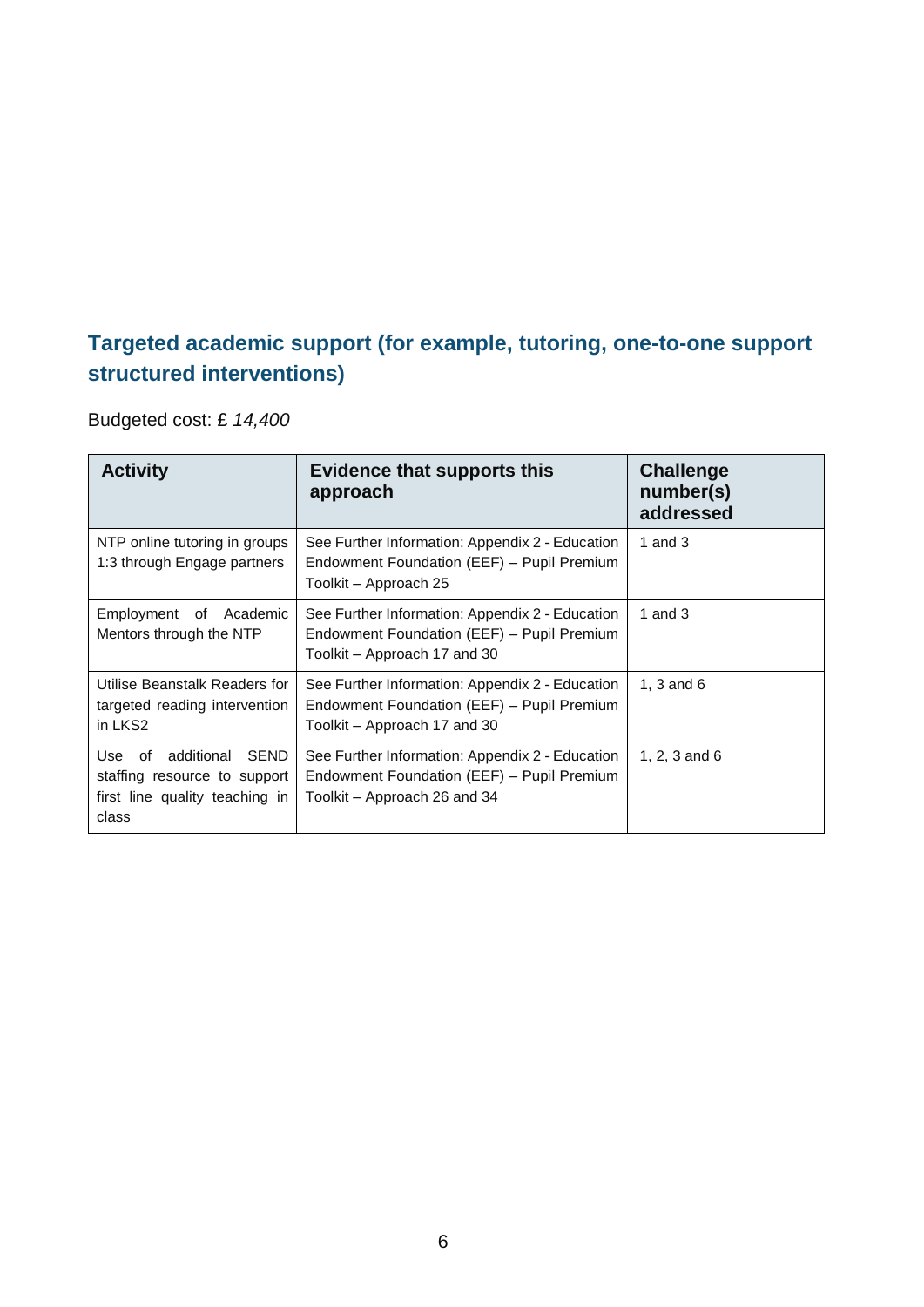## **Wider strategies (for example, related to attendance, behaviour, wellbeing)**

Budgeted cost: £ *17,852*

| <b>Activity</b>                                                                                                                          | <b>Evidence that supports this</b><br>approach                                                                                | <b>Challenge</b><br>number(s)<br>addressed |
|------------------------------------------------------------------------------------------------------------------------------------------|-------------------------------------------------------------------------------------------------------------------------------|--------------------------------------------|
| Provide<br>breakfast<br>every<br>morning so all students are<br>ready to learn                                                           | See Further Information: Appendix 2 - Education<br>Endowment Foundation (EEF) - Pupil Premium<br>Toolkit - Approach 8         | 3, 4, 5, 6 and 7                           |
| Maximise the effectiveness of<br>DEAR<br>through<br>advisory<br>system so students read<br>widely / often                                | See Further Information: Appendix 2 - Education<br>Endowment Foundation (EEF) - Pupil Premium<br>Toolkit - Approach 25, 31    | 1 and $3$                                  |
| Firmly embed Dream Team<br>feedback to develop student<br>confidence                                                                     | See Further Information: Appendix 2 - Education<br>Endowment Foundation (EEF) - Pupil Premium<br>Toolkit - Approach 2         | $2$ and $5$                                |
| Strategically<br>deploy<br>a<br>Behaviour and Attendance<br>Officer<br>to<br>target<br>key<br>disadvantaged students                     | See Further Information: Appendix 2 - Education<br>Endowment Foundation (EEF) - Pupil Premium<br>Toolkit - Approach           | 4                                          |
| Targeted use of GCTs to<br>develop students' personal<br>skills                                                                          | See Further Information: Appendix 2 - Education<br>Endowment Foundation (EEF) - Pupil Premium<br>Toolkit - Approach 3         | $2$ and $3$                                |
| Provide a homework club for<br>disadvantaged students to<br>support learning outside the<br>classroom                                    | See Further Information: Appendix 2 - Education<br>Endowment Foundation (EEF) - Pupil Premium<br>Toolkit - Approach 8, 11     | 1, 2, 3 and 5                              |
| Provide<br>οf<br>a<br>range<br>opportunities<br>visit<br>to<br>universities<br>and<br>real<br>alternatives<br>raise<br>to<br>aspirations | See Further Information: Appendix 2 - Education<br>Endowment Foundation (EEF) - Pupil Premium<br>Toolkit - Approach 2         | $\overline{2}$                             |
| Subsidise<br>expeditions<br>for<br>disadvantaged students<br>in<br>order to reinforce our core<br>values and drivers                     | See Further Information: Appendix 2 - Education<br>Endowment Foundation (EEF) - Pupil Premium<br>Toolkit - Approach 2, 19, 31 | 3, 4, 5 and 7                              |

## **Total budgeted cost: £** *100,852*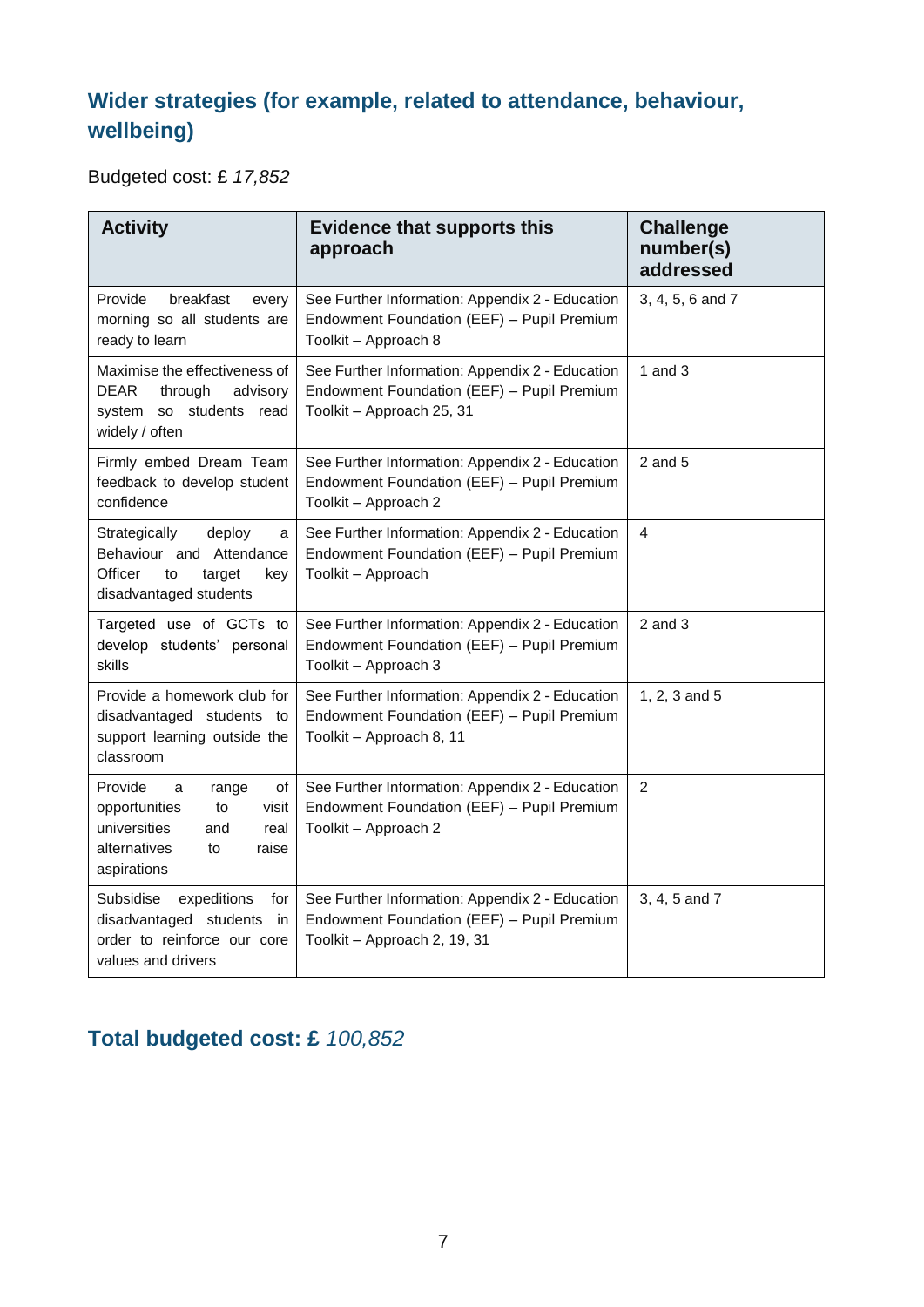# **Part B: Review of outcomes in the previous academic year**

### **Pupil premium strategy outcomes**

This details the impact that our pupil premium activity had on pupils in the 2020 to 2021 academic year.

*Due to COVID-19, performance measures have not been published for 2020 to 2021, and 2020 to 2021 results will not be used to hold schools to account. Given this, please point to any other pupil evaluations undertaken during the 2020 to 2021 academic year, for example, standardised teacher administered tests or diagnostic assessments such as rubrics or scales.*

*If last year marked the end of a previous pupil premium strategy plan, what is your assessment of how successfully the intended outcomes of that plan were met?* 

#### **Quality first teaching and harnessing the power of feedback**

Students are provided with excellent wave one teaching and high quality feedback. KS2, KS1 and EYFS outcomes on track to be above national figures from low starting points

Overall, disadvantaged students make the same, or better progress than their peers in most year groups

100% of teachers are performing, at least, in line with professional stage

Rigorous implementation of intervention plans

Double staffing has a strong impact in English and maths

#### **Highly tailored interventions and more time**

Disadvantaged students on track to meet the phonics screening check in Year 1 was above national (83% other students nationally)

In Year 6, 86% of disadvantaged students were on track to achieve EXS in KS2 SATs RWM combined

Disadvantaged students in Year 6 were on track to outperform other students in Writing and GPAS

Longer academy day enables our broad and balanced curriculum to be taught effectively as well as quality interventions and additional English and maths lessons

Teachers have more time to feedback to students within the academy day, so students do not go home with misconceptions

#### **Minimising barriers to achievement**

Impact of employing a SaLT leading to students with SLCN as primary need (some students have more than one need) have made good progress:

oin maths, 83% made expected progress, with 38% making more than this oin reading, 85% made expected progress, with 27% making more than this oin GPaS, 100% made expected progress, with 52% making more than this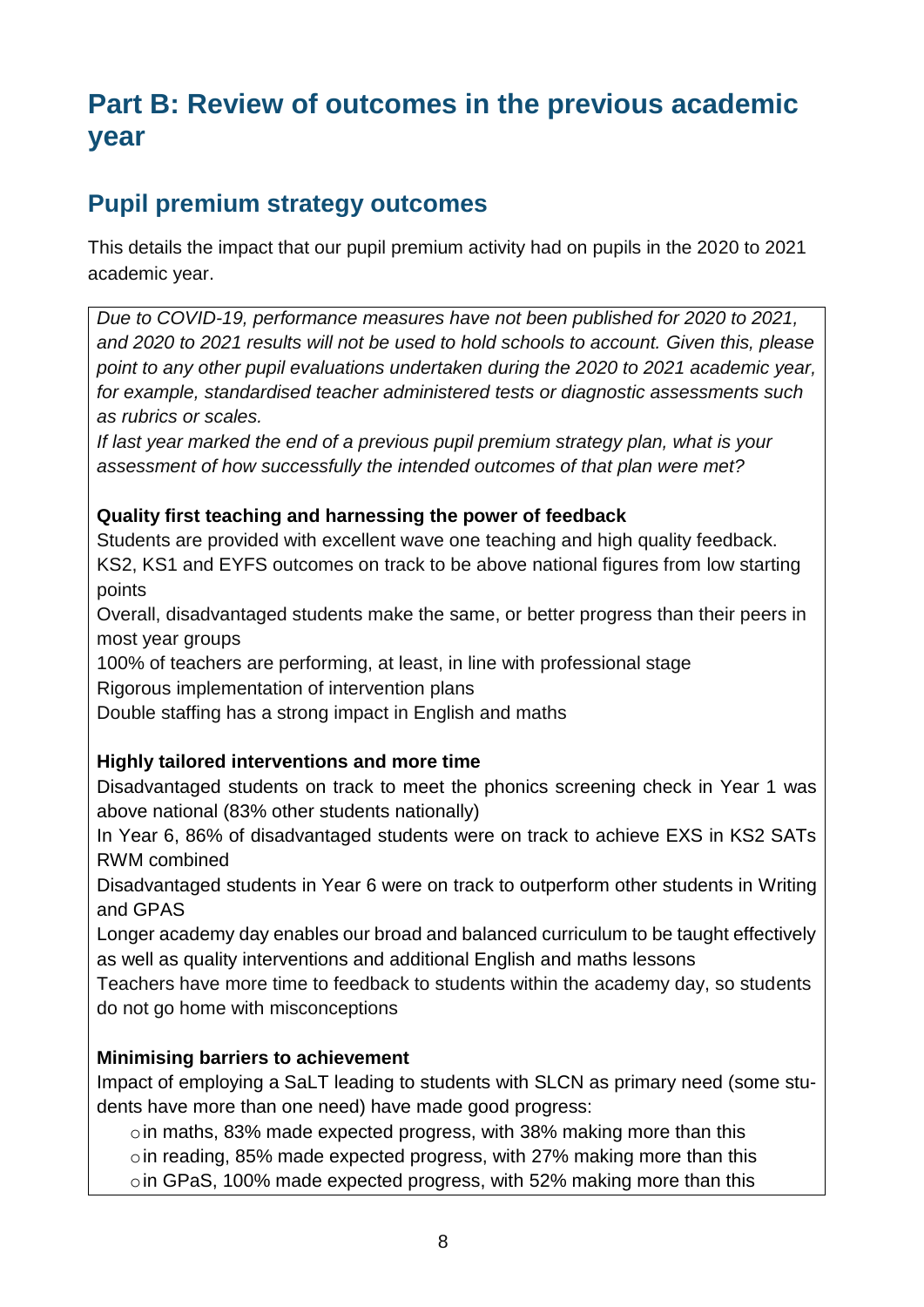oin writing, 80% made expected progress, with 35% making more than this

#### **Keeping aspirations on track and broadening experiences**

Students visit several universities at each key stage

Parliament Week and Careers Week were highly successful in raising aspirations of students

Extracurricular opportunities for all students e.g. lego club, holiday clubs, DMP Young Voices

### **Externally provided programmes**

*Please include the names of any non-DfE programmes that you purchased in the previous academic year. This will help the Department for Education identify which ones are popular in England*

| <b>Programme</b> | <b>Provider</b>               |  |
|------------------|-------------------------------|--|
| Tutoring         | <b>Engage Education (NTP)</b> |  |
|                  |                               |  |

## **Service pupil premium funding (optional)**

*For schools that receive this funding, you may wish to provide the following information:* 

| <b>Measure</b>                                                                    | <b>Details</b> |
|-----------------------------------------------------------------------------------|----------------|
| How did you spend your service pupil<br>premium allocation last academic year?    | N/A            |
| What was the impact of that spending on<br>service pupil premium eligible pupils? | N/A            |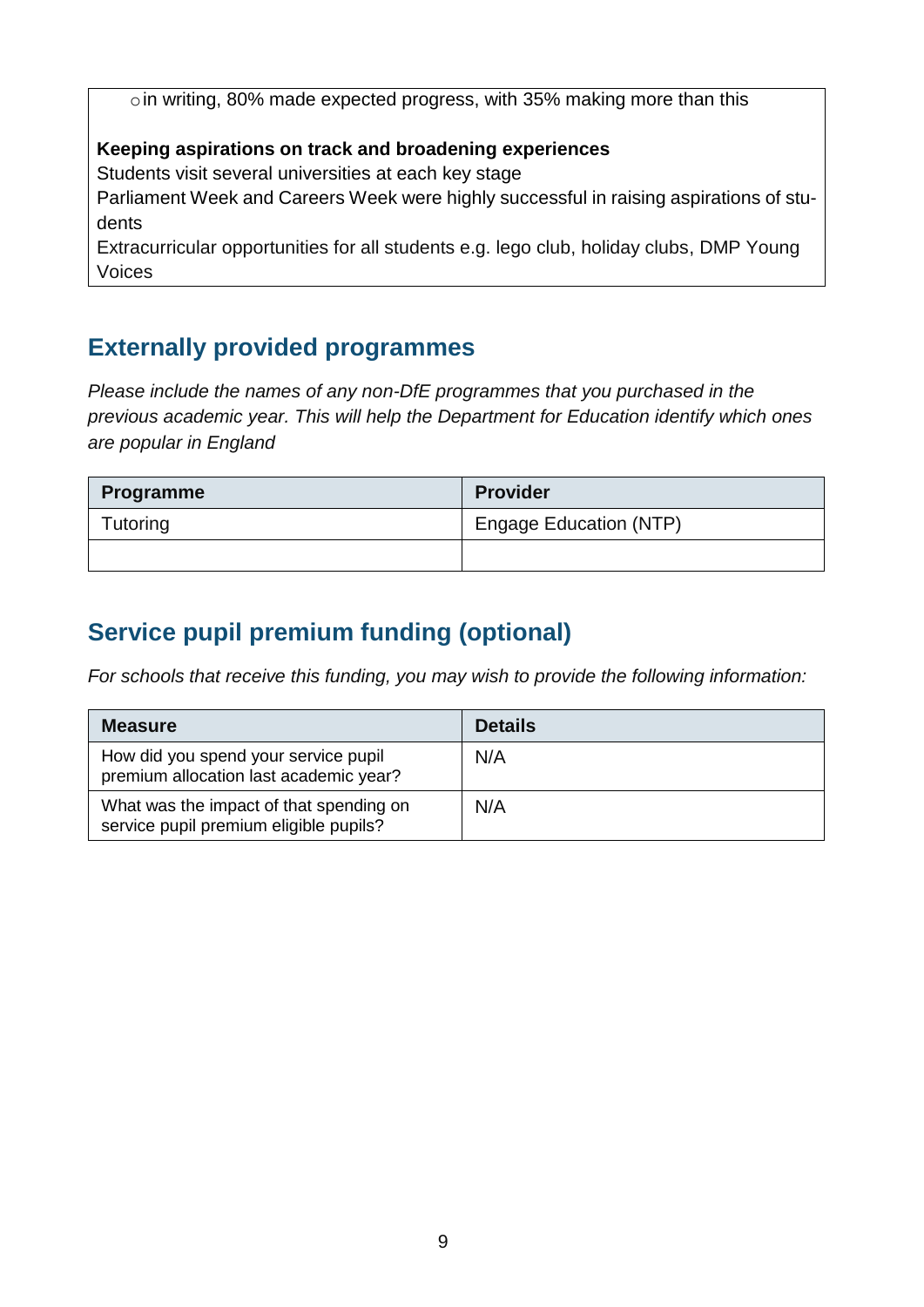# **Further information (optional)**

#### **Appendix 1 2-5 Year Master Plan**

1. Prioritise student wellbeing through recovery offer whilst ensuring strong outcomes during Covid pandemic

2. Expand / reconfigure the academy building to accommodate a 45 place nursery, an inclusion hub and community hub to support the wider intake of students and local families

3. Develop a bespoke antenatal/birth to three programme of support for families to ensure no child is behind on entry to Music Primary

4. Engineer a creative arts curriculum which is internationally recognised, making Music Primary the 'go to' choice for curriculum development in the creative arts

5. Create the Dixons Primary turnaround model which will be the 'go to' 2FE primary model for the Trust; replicate this in the North West through sharing / re-allocation of SLT; expand this with the secondaries to create and allthrough model for the NW expansion

#### **Big moves for 2021/22**

**Full alignment to the backbone: re-shaping of the academy week to allow for weekly coaching model** 

- Review current coaching model
- Evaluate options to increase frequency
- Re-train and re-launch coaching model to begin in Jan 2022
- **Birth to reception programme: moral imperative, linked to master plan and Trust mission** 
	- Research other models e.g. Children's Centres; Reach Academy
		- Engage with stakeholders to harness feedback
	- Arrange meetings with agencies including NHS and Social Care
- **Re-allocation of resources and investment: creative arts offer** 
	- Work with Music HoD on a business model for music provision
	- Appointment of artist-in-residence
	- Further development of bespoke art curriculum

**Capital expenditure: building expansion to house inclusion hub, community hub, nursery and art studio** 

Explore options though discussion with Senior Campus Manager

#### **Appendix 2 Education Endowment Foundation (EEF) – Pupil Premium Toolkit**

The Sutton Trust-EEF Teaching and Learning Toolkit is an accessible summary of educational research which provides guidance for teachers and schools on how to use their resources to improve the attainment of disadvantaged pupils.

The Toolkit currently covers 30 topics, each summarised in terms of their average impact on attainment, the strength of the evidence supporting them and their cost.

|                         | Approach                      | Cost Esti-<br>mate | <b>Evidence Es-</b><br>timate | Average<br>Impact | Summary                                                                      |
|-------------------------|-------------------------------|--------------------|-------------------------------|-------------------|------------------------------------------------------------------------------|
| 1                       | Arts participation            | f f f f<br>£       | *****                         | + 2 Months        | Low impact for low cost, based on moder-<br>ate evidence.                    |
| $\overline{2}$          | Aspiration interven-<br>tions | f f f f<br>£       | *****                         | 0 Months          | Very low or no impact for moderate cost,<br>based on very limited evidence.  |
| $\overline{\mathbf{3}}$ | Behaviour interven-<br>tions  | f f f f<br>£       | *****                         | + 3 Months        | Moderate impact for moderate cost, based<br>on extensive evidence.           |
| 4                       | <b>Block scheduling</b>       | f f f f<br>£       | *****                         | 0 Months          | Very low or negative impact for very low<br>cost, based on limited evidence. |
| 5                       | Collaborative learning        | f f f f<br>£       | *****                         | + 5 Months        | High impact for very low cost, based on ex-<br>tensive evidence.             |
| 6                       | Digital technology            | f f f f<br>£       | *****                         | +4 Months         | Moderate impact for moderate cost, based<br>on extensive evidence.           |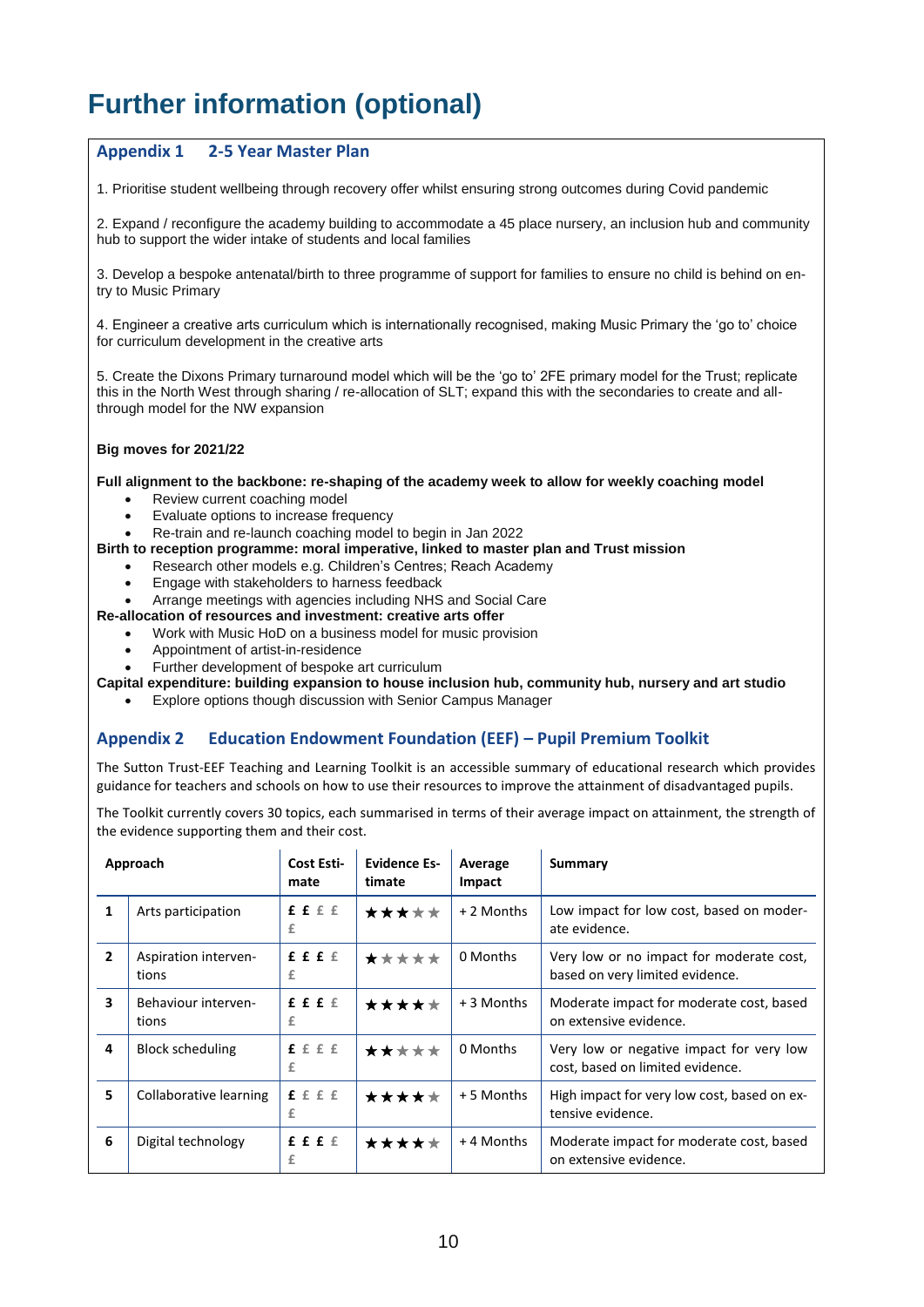| $\overline{\phantom{a}}$ | Early years interven-<br>tion         | <b>ffff</b><br>£    | ***** | +5 Months  | High impact for very high cost, based on ex-<br>tensive evidence.           |
|--------------------------|---------------------------------------|---------------------|-------|------------|-----------------------------------------------------------------------------|
| 8                        | Extended school time                  | f f f f<br>£        | ***** | + 2 Months | Low impact for moderate cost, based on<br>moderate evidence.                |
| 9                        | Feedback                              | f f f f<br>£        | ***** | + 8 Months | Very high impact for very low cost, based<br>on moderate evidence.          |
| 10                       | Homework (Primary)                    | f f f f<br>£        | ***** | + 2 Month  | Low impact for very low cost, based on lim-<br>ited evidence.               |
| 11                       | Homework (Second-<br>ary)             | f f f f<br>£        | ***** | + 5 Months | High impact for very low cost, based on lim-<br>ited evidence.              |
| 12                       | Individualised instruc-<br>tion       | ffff<br>£           | ***** | + 3 Months | Moderate impact for very low cost, based<br>on moderate evidence.           |
| 13                       | Learning styles                       | ffff<br>£           | ***** | + 2 Months | Low impact for very low cost, based on lim-<br>ited evidence.               |
| 14                       | Mastery learning                      | f f f f<br>£        | ***** | + 5 Months | High impact for very low cost, based on<br>moderate evidence.               |
| 15                       | Mentoring                             | ffff<br>£           | ***** | 0 Month    | Very low or no impact for moderate cost,<br>based on extensive evidence.    |
| 16                       | Meta-cognition and<br>self-regulation | f f f f<br>£        | ***** | + 7 Months | High impact for very low cost, based on ex-<br>tensive evidence.            |
| 17                       | One to one tuition                    | <b>ffff</b><br>£    | ***** | +5 Months  | High impact for high cost, based on exten-<br>sive evidence.                |
| 18                       | Oral language inter-<br>ventions      | ffff<br>£           | ***** | +5 Months  | High impact for very low cost, based on ex-<br>tensive evidence.            |
| 19                       | Outdoor adventure<br>learning         | ffff<br>£           | ***** | +4 Months  | Moderate impact for moderate cost, based<br>on moderate evidence.           |
| 20                       | Parental involvement                  | £ £ £ £<br>£        | ***** | +3 Months  | Moderate impact for moderate cost, based<br>on moderate evidence.           |
| 21                       | Peer tutoring                         | f f f f<br>£        | ***** | +5 Months  | High impact for very low cost, based on ex-<br>tensive evidence.            |
| 22                       | Performance pay                       | f f f f<br>£        | ***** | +1 Months  | Low impact for low cost, based on limited<br>evidence.                      |
| 23                       | Phonics                               | ffff<br>£           | ***** | +4 Months  | Moderate impact for very low cost, based<br>on very extensive evidence.     |
| 24                       | Physical environment                  | f f f f<br>£        | ***** | 0 Months   | Very low or no impact for low cost based on<br>very limited evidence.       |
| 25                       | Reading comprehen-<br>sion            | <b>f</b> f f f<br>£ | ***** | + 6 Months | High impact for very low cost, based on ex-<br>tensive evidence.            |
| 26                       | Reducing class size                   | ffff<br>£           | ***** | + 3 Months | Moderate impact for very high cost, based<br>on moderate evidence.          |
| 27                       | Repeating a year                      | <b>ffff</b><br>£    | ***** | - 4 Months | Negative impact for very high cost based on<br>moderate evidence.           |
| 28                       | School uniform                        | f f f f<br>£        | ***** | 0 Months   | Very low or no impact for very low cost,<br>based on very limited evidence. |
| 29                       | Setting or streaming                  | ffff<br>£           | ***** | - 1 Months | Negative impact for very low cost, based on<br>limited evidence.            |
| 30                       | Small group tuition                   | f f f f<br>£        | ***** | +4 Months  | Moderate impact for moderate cost, based<br>on limited evidence.            |